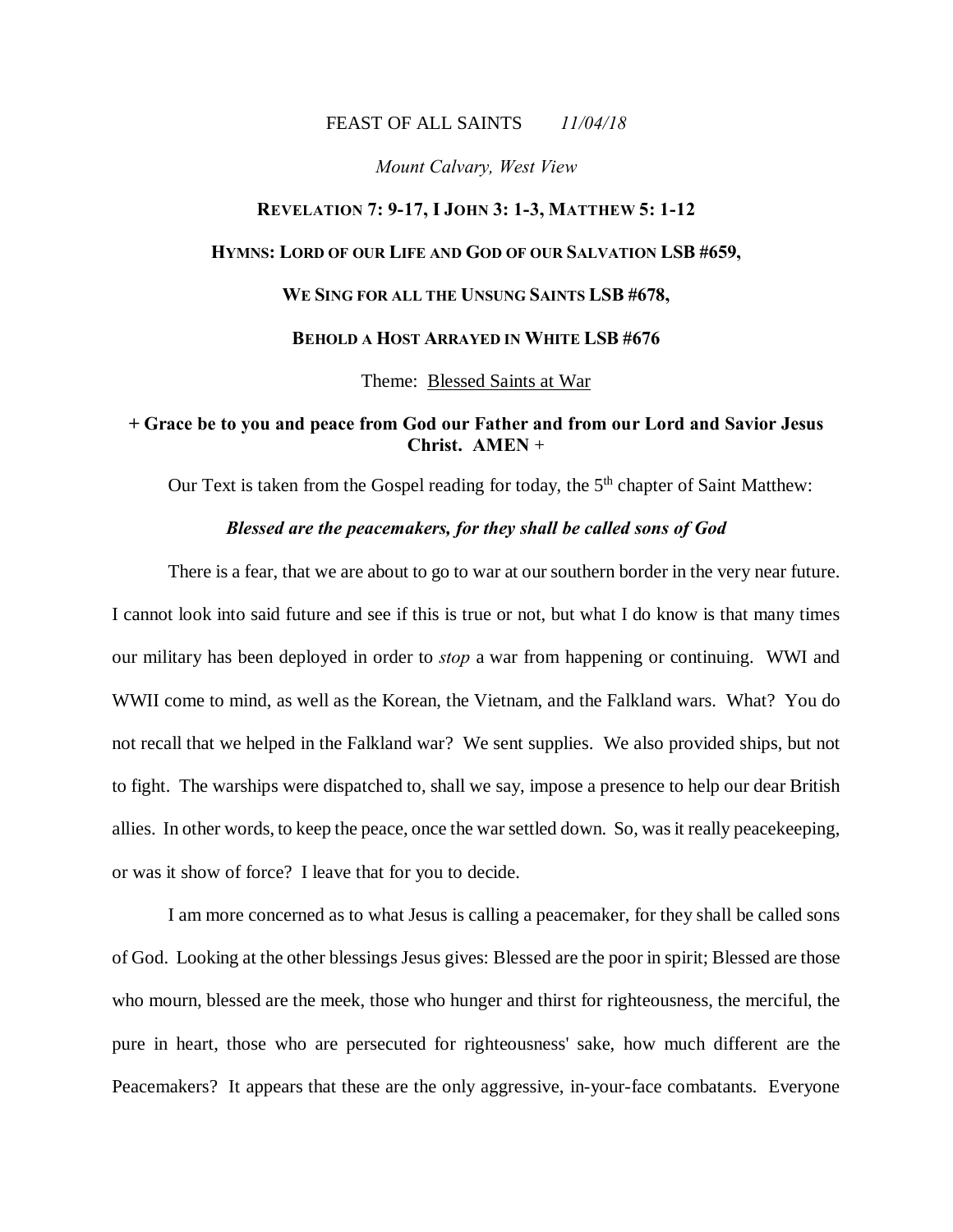else is in a list that might need a peacemaker to fight on their side, to be a presence in a state of conflict.

This world is full of conflict. Some are subtle, like two business people fighting for the same client. Some are more volatile, like what we are seeing about to happen at the border. We need peacekeepers that can diffuse a situation and bring about peace. But can we? Can we make peace in a world bent on making trouble and thriving on brute-force and violence? We get upset and sometimes volatile over the littlest of things. People driving too slowly; the person cutting us off; the bad grade for a test we didnet study hard enough for; the alarm clock for actually ringing at the time we set it to ring. All these things make us sometimes, well, lose our heads for a bit, and, well, put us in a bad mood for the rest of the day. A bad mood that makes us *not* at peace with God.

I can say this, for when we **do** have peace with God, we have all the blessings Jesus promises; we will be comforted, satisfied, obtaining mercy, the world is our oyster (Jesus said inherit the earth, but I think it's ok to say that,) we shall be called sons of God, we shall *see* God. Above all, the Kingdom of Heaven **is ours**. Well, it would be, if we were not so volatile with our lives and allowing our old man inside to resurface and take over and make us do things and say things that do not bring about peace in our days.

This is where Jesus steps in. Jesus came down, lived the sinless life of following every commandment of the Father in every second of every moment, and He gave the greatest sacrifice: He gave up His life and His blood for the cleansing of the Nations. He has done this, for we cannot do one iota ourselves. Have you ever wondered why the Saints in our Revelation reading are so happy, singing all the hymns they sing? Why are they content with serving Him day and night? Because they know, without a doubt, that they made it to this heavenly place not with what they